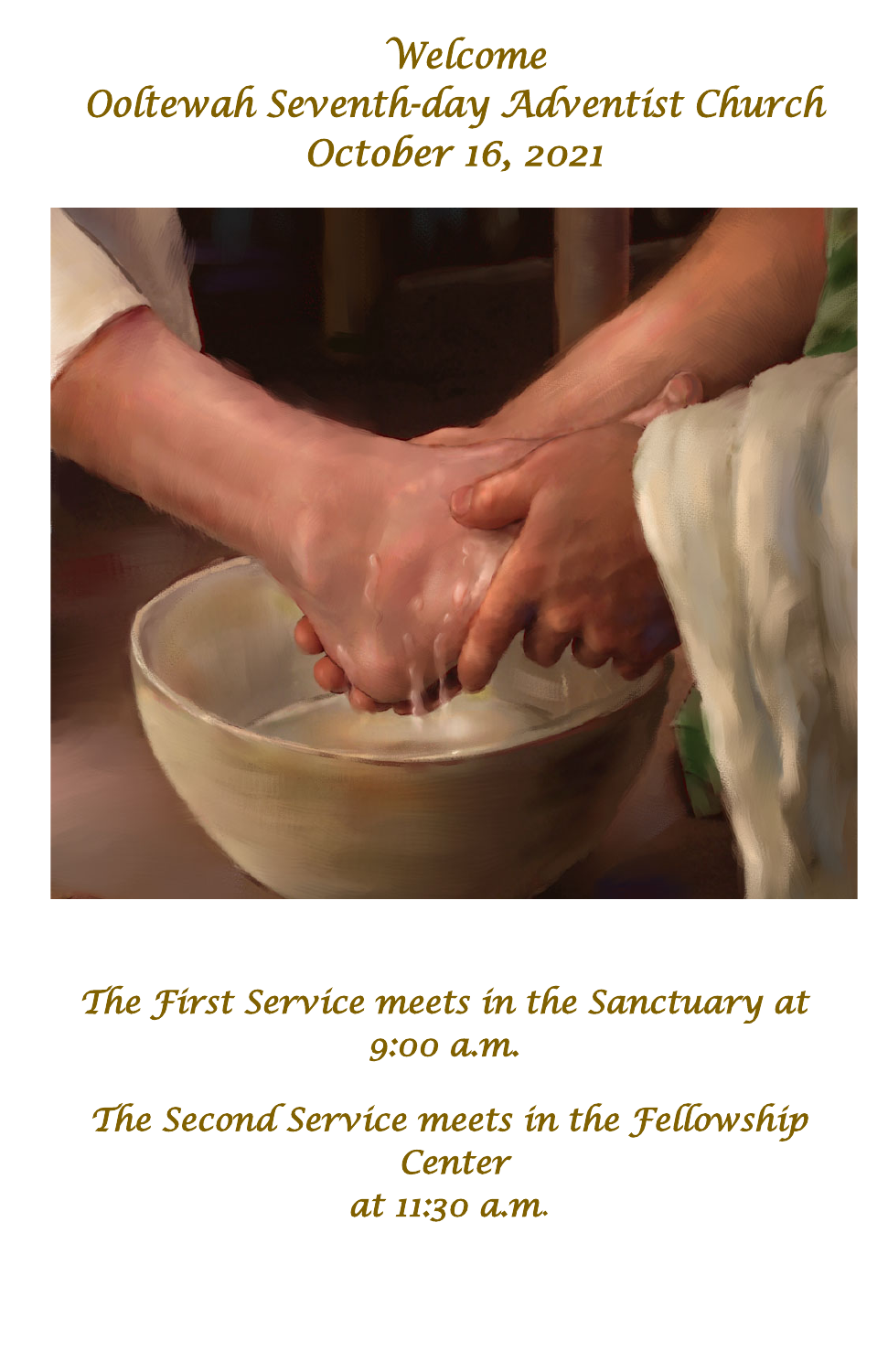## *1st Service Sanctuary 9:00 a.m.*

| Prelude 1                                                                                                    |                            | Paula Wolfe - Organ      |  |  |
|--------------------------------------------------------------------------------------------------------------|----------------------------|--------------------------|--|--|
| Prelude 2                                                                                                    | "In Heavenly Love Abiding" | <b>Brass for Worship</b> |  |  |
| Welcome and Call to Worship                                                                                  |                            | Pastor Peter Kulakov     |  |  |
| Opening Song                                                                                                 | "My Jesus I Love Thee"     | $SDA$ Hymnal #321        |  |  |
| Opening Prayer                                                                                               |                            | Sharon Harrell           |  |  |
| Mike Harrell<br><i><b>Offering</b></i><br>"Today's loose offering is for the Local Church Budget"            |                            |                          |  |  |
| Offertory "How Lovely is Thy Dwelling Place" Brass For Worship                                               |                            |                          |  |  |
| Foot Washing Services / Praise Time with Hymns and Scripture                                                 |                            |                          |  |  |
| Please return to the Sanctuary after foot washing to participate in<br>praise time with hymns and scripture. |                            |                          |  |  |
| Homily                                                                                                       |                            | Pastor Peter Kulakov     |  |  |
| Communion Service and Testimonies                                                                            |                            |                          |  |  |
| Closing Hymn "Jesus Keep Me Near the Cross" SDA Hymnal #321                                                  |                            |                          |  |  |
| <b>Benediction</b>                                                                                           |                            | Pastor Peter Kulakov     |  |  |
| <b>Benediction Response</b>                                                                                  |                            | Paula Wolfe - Organ      |  |  |
| Postlude                                                                                                     |                            | Paula Wolfe - Organ      |  |  |
|                                                                                                              |                            |                          |  |  |

 *Song Leader: Larry Otto Piano: Arlene Leavitt Organ: Paula Wolfe Brass for Worship Director: Wesley Bradford*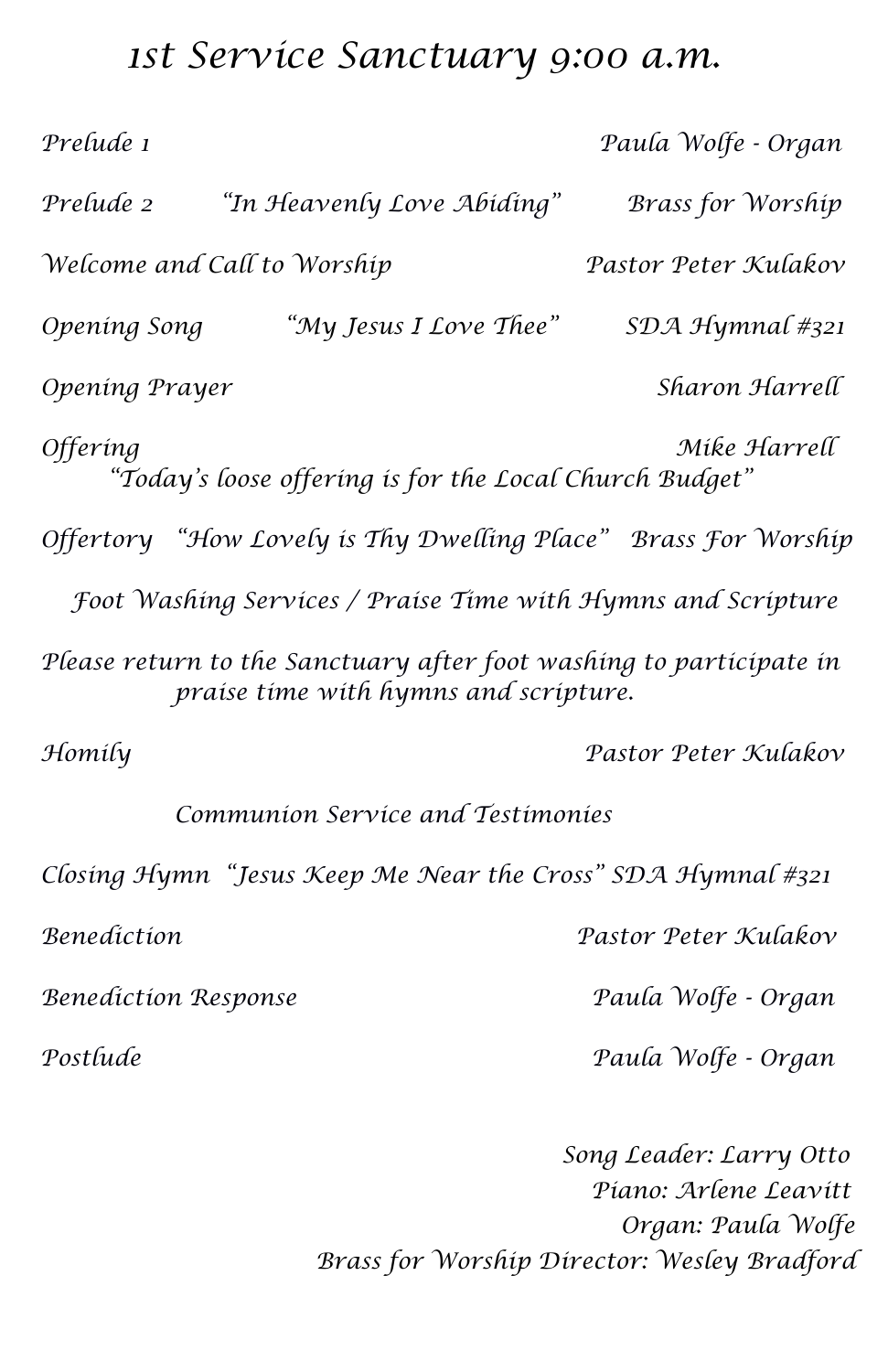# *2nd Service Fellowship Center 11:30 a.m.*

| Prelude 1                                                                                                          |                                   | Paula Wolfe - Organ      |  |  |
|--------------------------------------------------------------------------------------------------------------------|-----------------------------------|--------------------------|--|--|
| Prelude 2                                                                                                          | "In Heavenly Love Abiding"        | <b>Brass for Worship</b> |  |  |
|                                                                                                                    | Welcome and Call to Worship       | Pastor Peter Kulakov     |  |  |
| Opening Song                                                                                                       | "My Jesus I Love Thee"            | $SDA$ Hymnal #321        |  |  |
| Opening Prayer                                                                                                     |                                   | Avril Williams           |  |  |
| Ríck Banks<br><i><b>Offering</b></i><br>"Today's loose offering is for the Local Church Budget"                    |                                   |                          |  |  |
| Offertory "How Lovely is Thy Dwelling Place" Brass For Worship                                                     |                                   |                          |  |  |
| Foot Washing Services / Praise Time with Hymns and Scripture                                                       |                                   |                          |  |  |
| Please return to the Fellowship Hall after foot washing to<br>participate in praise time with hymns and scripture. |                                   |                          |  |  |
| Homily                                                                                                             |                                   | Pastor Peter Kulakov     |  |  |
|                                                                                                                    | Communion Service and Testimonies |                          |  |  |
| Closing Hymn "Jesus Keep Me Near the Cross" SDA Hymnal #321                                                        |                                   |                          |  |  |
| Benediction                                                                                                        |                                   | Pastor Peter Kulakov     |  |  |
| <b>Benediction Response</b>                                                                                        |                                   | Paula Wolfe - Organ      |  |  |
| Postlude                                                                                                           |                                   | Paula Wolfe - Organ      |  |  |
|                                                                                                                    |                                   | Song Leader: Larry Otto  |  |  |

 *Piano: Sharon Hoover Organ: Paula Wolfe Brass for Worship Director: Wesley Bradford*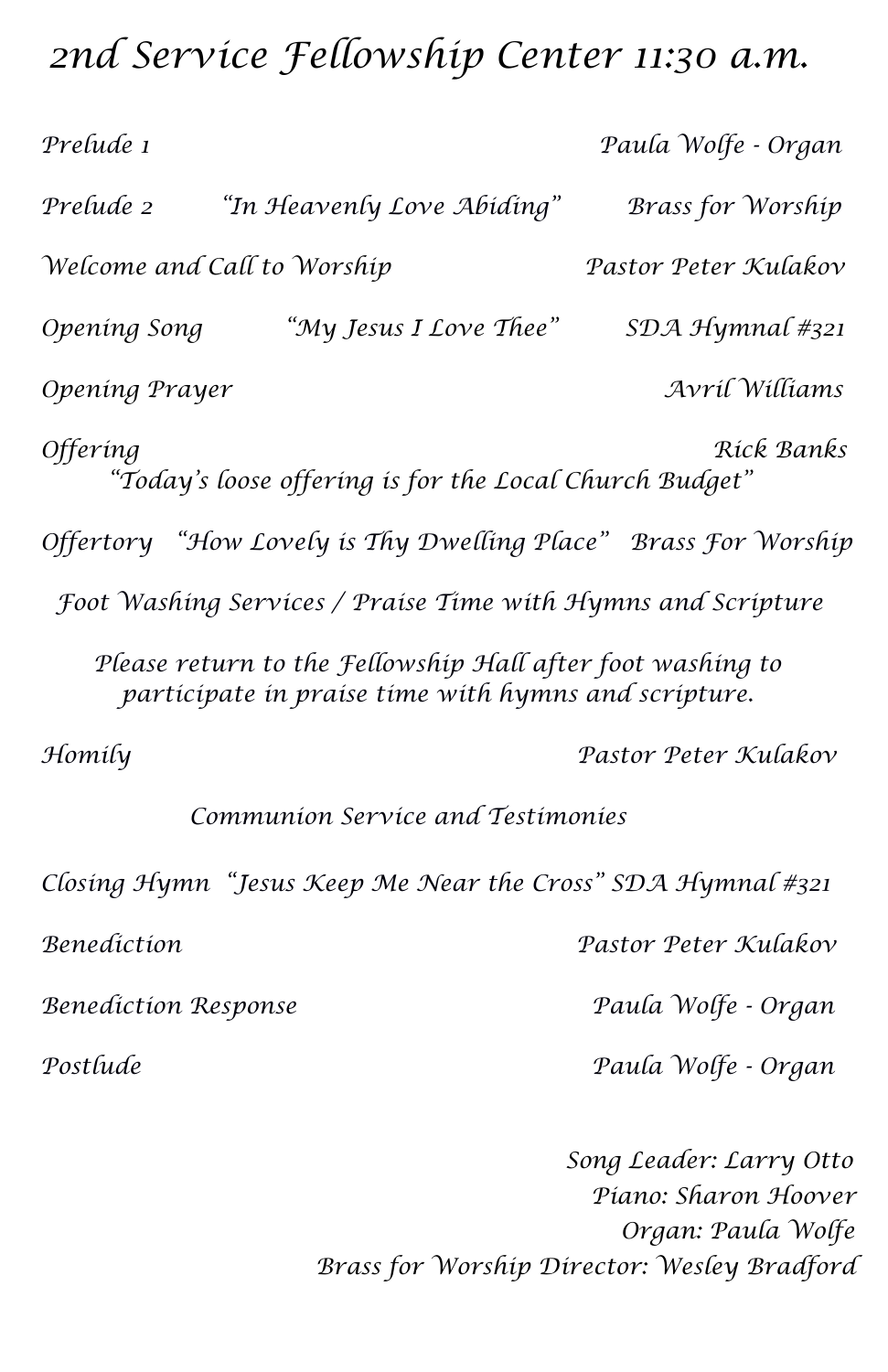## **ADULT SABBATH SCHOOL CLASSES**



**SANCTUARY CLASS** Leader: Mike Doucoumes



**FELLOWSHIP CLASS** Leader: Larry Otto



**OPEN CIRCLE** Leader: Jackie Rose



**FRIENDSHIP CLASS** Leader: Steve Kulik



**MEN'S CLASS** Leader: **Edymar Penagos** 

Meeting in the main sanctuary of the church, this class enjoys a full hour of interaction in their study of the Sabbath School Lesson Quarterly.

This class enjoys singing, praying, and studying together. Meeting in the Fellowship Hall, they generally study or highlight the Sabbath School Quarterly.

Meeting in the Pastor's office, this smaller, intimate class enjoys verse-by-verse Bible study and study of the Sabbath School Lesson Quarterly.

This friendly, accepting class enjoys singing together, praying for each other, and studying the Bible with the Lesson Quarterly as their quide. They can be found in the 8th grade room at the School ~ last door to the right.

These men long to be better husbands, fathers, and priests of their homes. Following in the footsteps of Jesus, they are always on the lookout for service projects. On Sabbath mornings they unite together in the study of Biblical topics that will strengthen and improve their lives. This class is located in the 5th grade room at the School ~ last door to the left on the main hallway.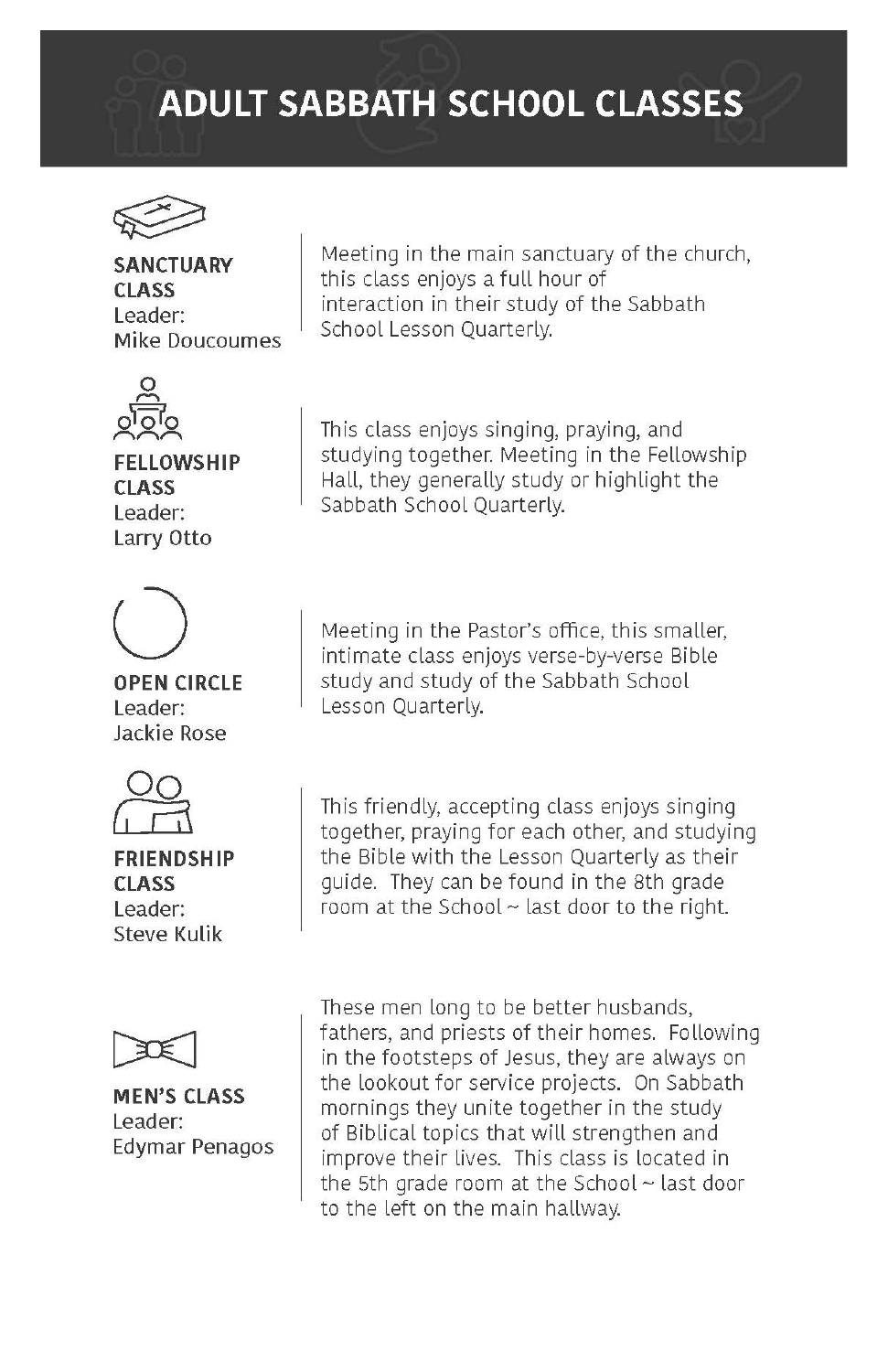## **ADULT SABBATH SCHOOL CLASSES**

**RENTING CLASS** Leader: David Bissell







**ADULTS CLASS** Leader: John M. Garvin

These parents, desiring to "raise their children in the fear and admonition of the Lord", study parenting programs and books based on Biblical methods. They meet in the Kindergarten room located in the Primary Wing of the School ~ to the left off the main school hallway. Please note that this class is temporarily suspended at this time. Masks Optional

Learning to be disciples of Christ and preparing to be mentors for Christ, this class prays and studies the Lesson Quarterly together. This class can be found in the 7th grade room in the Enrichment Wing of the School ~ to the right off the main school hallway. **Masks Optional** 

A class for women from all walks of life who desire a greater understanding of God's presence in their lives. They study scripture and Biblically-based books that will enhance and enrich their lives. Their class meets in the School Library located in the Enrichment Wing  $\sim$  to the right off the main school hallway. Masks Optional

These post-high-school adults, who are either in the work place or attending college, meet together to study God's word and uplift each other. They can be found in the 6th grade room of the School ~ first door to the left. Masks Optional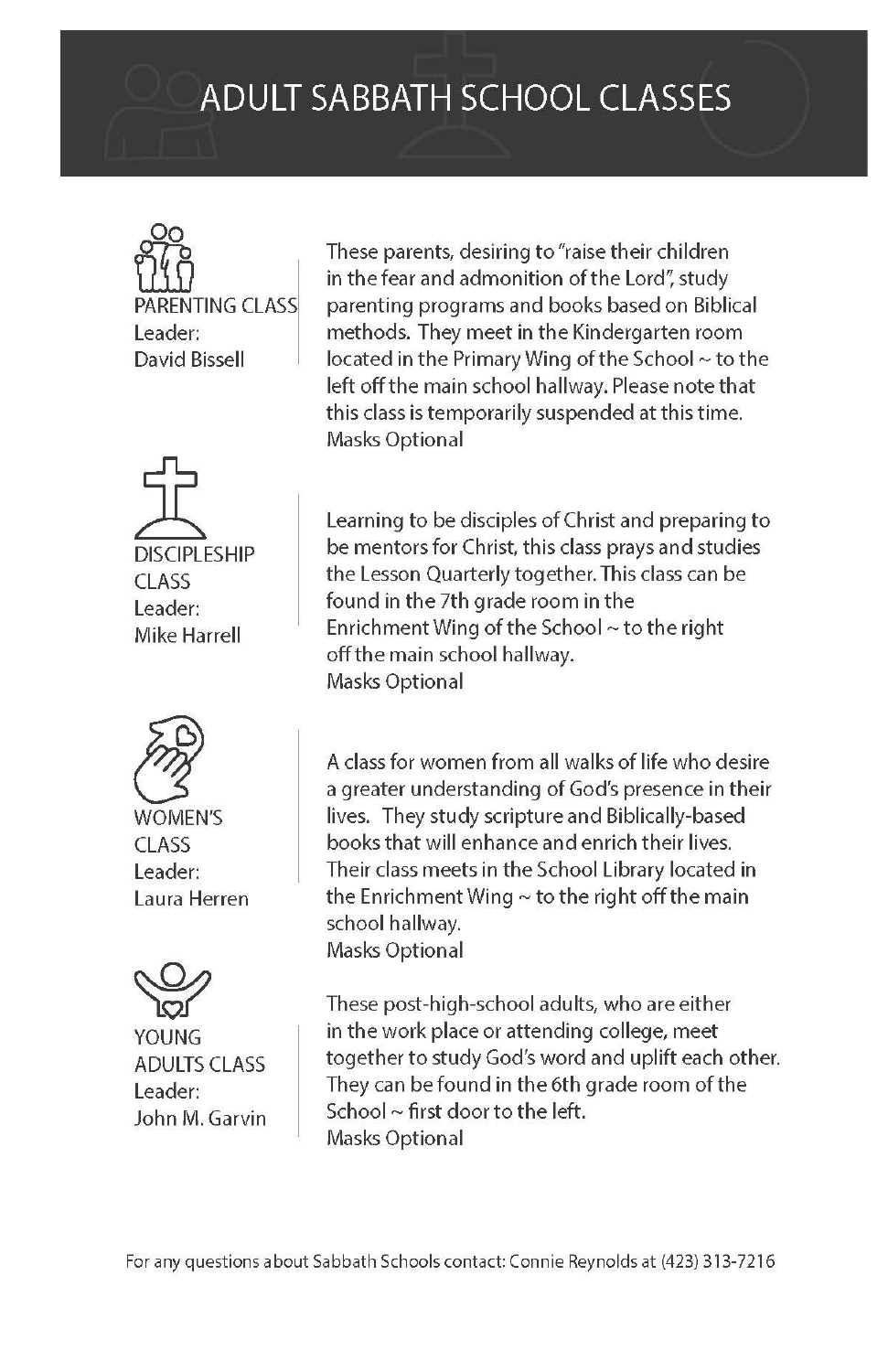#### **ANNOUNCEMENTS**

**CHURCH FAMILY:** The church would like to express their sincere appreciation for Steve Bremner and his many years of service here at our church. He will be truly missed as our office manager, and we will continue to keep him in our thoughts and prayers as he recovers from treatment.

**ONLINE WORSHIP SERVICE:** If you prefer to watch our services online, please visit our website, which will direct you to our YouTube channel. A link will also be posted on the church's Facebook page on Sabbath morning. The 9:00 a.m. worship service recording will be available for you to watch at any time.

**CELL GROUPS:** We look forward to having you take part in our small group ministry. If you are interested in becoming part of a Bible study and fellowship group that meets on a regular basis, please let us know. Volunteers are needed to lead, assist, and host. Please take a moment to review the sign-up sheets throughout the church and let us know your interests. These cell groups will be formed by location, and we hope members can enjoy time together for worship as they get to know one another.

**PRAYER MEETING:** Join us Wednesday evenings at 7:00 p.m. on Zoom for prayer and study. You may also view the live stream on YouTube.

**PRAYER REQUESTS:** Please use Pastor Peter's cell phone number (678-571-1743) for your prayer requests during the Sabbath morning worship service.

**BLOG:** If you are interested in receiving Pastor Peter's Blog by email, please visit [www.pastorkulakov.com](http://www.pastorkulakov.com/) and subscribe by entering your email address. If you would like further assistance, please contact the pastor himself at [pkulakov@gccsda.com](mailto:pkulakov@gccsda.com)

**CHURCH MEMBERS:** Thank you for your faithful support of the Health Food "Labels Make Cents" program. Enough labels were turned in this last quarter to total \$82.50. This will be sent to the "Food Bags for the Elderly" program sponsored by Adventist Community Services of South Georgia. Keep up the good work. Thank you. Marlene Keaton 423-779- 4774.

**YOUNG FAMILIES OUTDOOR CHURCH:** We will be having an outdoor service today at 10:30 a.m. for our cradle roll, kindergarten, and primary families. This will be held at Red Clay State Park. Please bring a lunch for your family and enjoy hiking and fellowship in the afternoon.

**CORNERSTONE BUILDING PROJECT:** Great things are ahead of us: A new sanctuary with 500+ seats and new Sabbath School classrooms for our children and youth. Let's work together and make this a reality! The projected project cost is \$4.6 million, with a goal of raising at least 2.3 million by August 1, 2022, as God makes it possible. If you feel impressed to contribute to this new building project, please mark your donation for the **CORNERSTONE BUILDING FUND.** Let's all continue to pray for God's will and providence to be clearly seen as we move forward boldly for Him. Thank you!

**CHURCH FAMILY BANQUET:** We are inviting all of our church family and those who love and support our mission to a special banquet on the evening of **November 7, 2021!**  Please mark your calendar and save the date. Plan to come and enjoy warm fellowship and delicious food (provided) while enjoying a special guest speaker and musical artists. The banquet will begin at 5:00 p.m. Childcare will be provided for ages 3-12. Our Elders are in the process of sharing more details with you.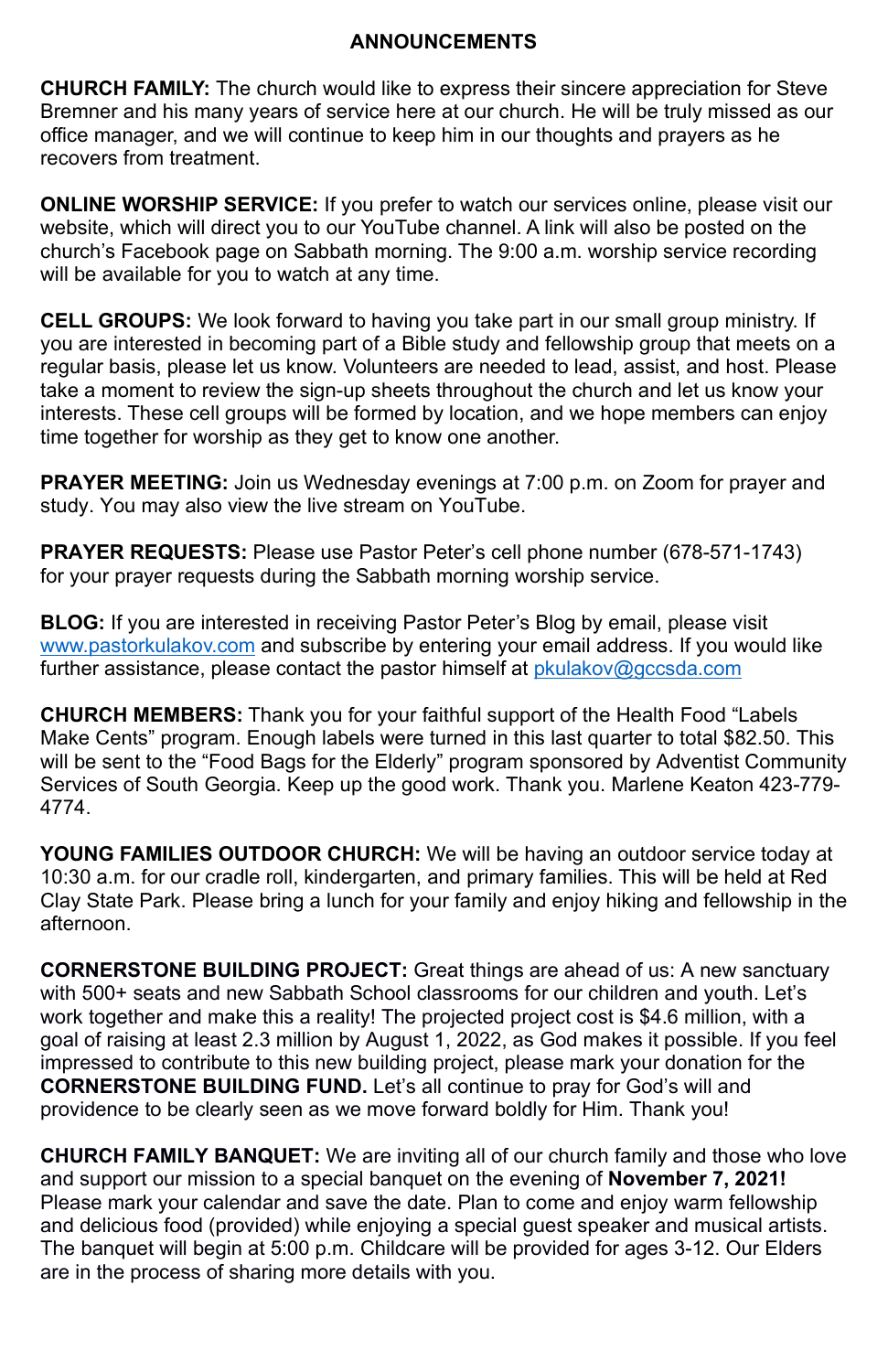**SPECIAL BANQUET TRANSPORTATION:** If you cannot drive, or prefer not to drive after dark, there will be available transportation leaving from the ABC parking lot at 4:15 p.m., and from the Ooltewah SDA Church parking lot at 4:30 p.m. EST. If you would like to use this service, please nearly print your name on the sign-up sheets in the foyer. They will be available for both services in the respective foyer.

**VOLUNTEERS:** Any couples who would be interested in serving as table hosts for the upcoming banquet on November 7, 2021, for our Cornerstone Building Project, please contact Mike Doucoumes at 423-903-1360.

**OAKS:** Operating boards will meet next Tuesday Oct 19, 2021. Finance will meet at 6:00 p.m. and the full School Board at 7:00 p.m. If you are a board member, please check your email for minutes and agendas.

**ELDERS:** Please join us for a meeting October 23, 2021, at 6:00 p.m. in the sanctuary.

**MEN'S MINISTRY:** Sunday October 24 men's ministry breakfast – come celebrate the completed kitchen update and enjoy some good fellowship.

**MISSION TRIP:** Please join in as we support and raise funds to assist Hannah Herren. She has committed to take part in a mission trip with Collegedale Academy to Cambodia and would like to raise \$2300.00 by 1/20/2022. Please mark your donations for the "mission trips" account on your tithe envelope. Thank you, church family, for your dedication to this young member.

**EMPLOYMENT: NOW HIRING**: The Ooltewah Adventist Church is looking to fill two parttime positions in our church office. The **administrative assistant** will manage the office, prepare and print the church bulletin, and assist the pastor in various administrative tasks. The **maintenance and grounds manager** will oversee the upkeep of the church building and property, perform small repairs, and schedule contractors for major repairs. For more information or to apply, call the church office at (423) 238-4619, or email [office@ooltewahchurch.org](mailto:office@ooltewahchurch.org)

**EMPLOYMENT:** The church is looking for assistants to serve as back up in the custodial department. For more information or to apply, call the church office at (423) 238-4619, or email [office@ooltewahchurch.org](mailto:office@ooltewahchurch.org)

**VESPERS:** McDonald Road SDA Church will be having a singspiration this evening at 6:00 p.m. All are welcome!

**COMMUNITY EVENT:** The Jericho Brass (award winning British style brass band) will be playing on Sunday, October 17, 2021, at 7:00 p.m. at the Commons in Collegedale, TN. For more information, please visit www.jerichobrassband.org

**COMMUNITY EVENT:** Revelation Today by It is Written Ministry presents a continued series with John Bradshaw. This event will take place at the Chattanooga First SDA Church. These meeting will be held nightly through November 11, 2021. Please visit revelationtoday.com for more info.

**ADVENTIST MEDIA MINISTRY:** Help kids connect with CHRIST! When children knock on your door looking for a treat, include a REAL treat! Give them a LifeTalk Kids sharing card and/or Kids program card about [LifeTalkKIDS.net](http://lifetalkkids.net/) streaming channel, a way to hear Bible stories and music for kids. [LifeTalkKIDS.net](http://lifetalkkids.net/) includes Bible guides, videos, and activities for kids from NAD, IIW, VOP, and Jesus 101. Get FREE sharing cards, stickers, and Kids program cards at: [LifeTalk.net/sharing-cards](http://lifetalk.net/sharing-cards) and [https://lifetalk.net/resources/.](https://lifetalk.net/resources/)